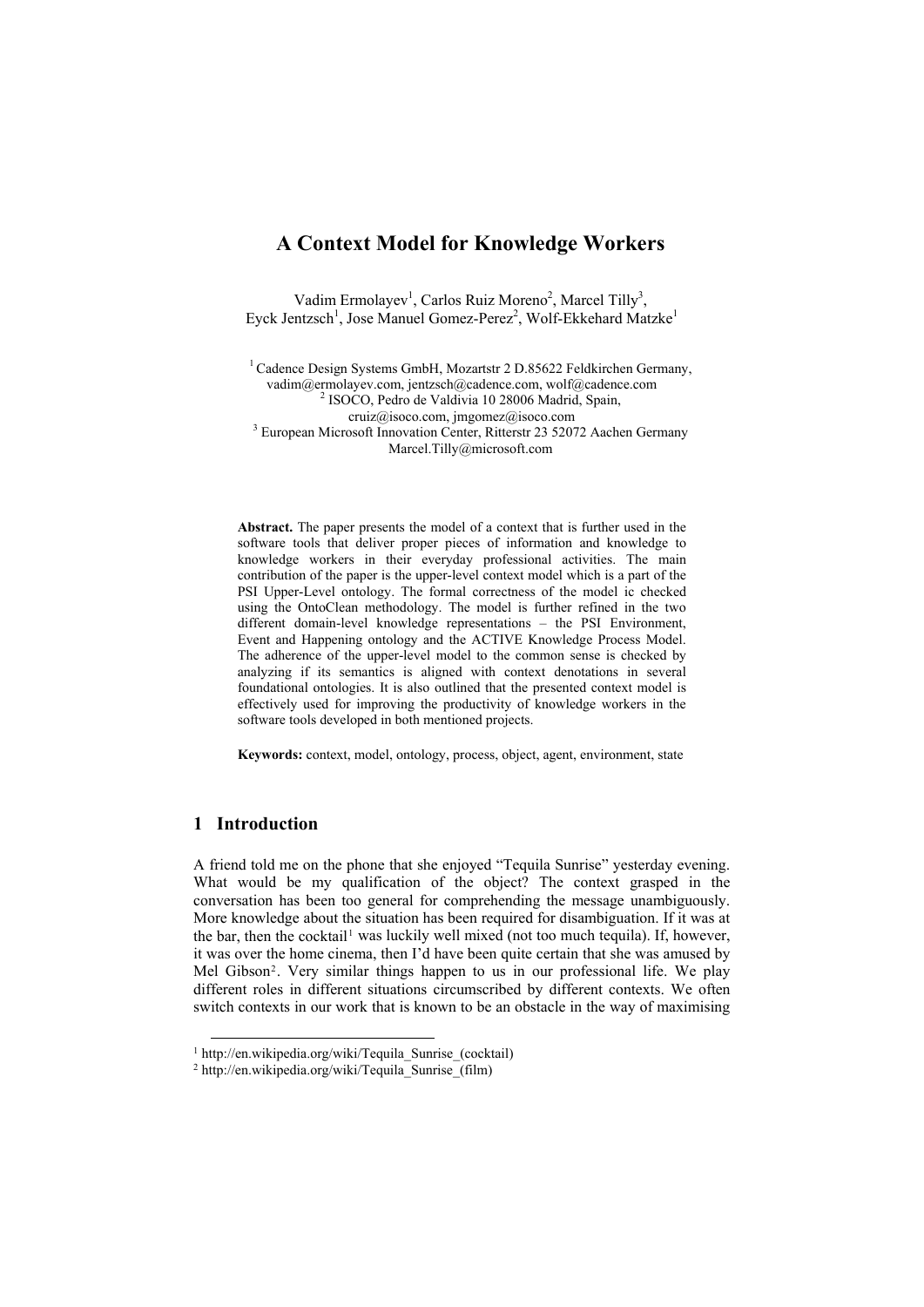productivity, especially for knowledge workers whose processes are to a big proportion informal – i.e. very loosely defined and often alterable at execution time.

The research described in this paper is being undertaken as a part of  $\text{ACTIVE}^3$  $\text{ACTIVE}^3$ , an EU-funded research project that seeks to remedy some of the defects of current knowledge worker tools. It addresses the need for greater knowledge worker productivity by providing more effective and efficient instruments based on the use of different sorts of knowledge acquired within an organization. One central theme that drives the research work in ACTIVE is the prioritization of the information and knowledge delivery through an understanding of the current context of a knowledge worker. Therefore the development of a rigorously defined context model that is further operationalized in the ACTIVated software tools has been one of the important tasks. Architecturally such a model has to be at a high level of abstraction for being generic enough to cover the requirements and specificities of the project case studies. It was also important to ensure that the model is harmonized with the available domain-level knowledge representations of the case study partners. One of such representations in the form of the Suite of Ontologies is being developed in the PSI[4](#page-1-1) project that is parallel to ACTIVE. It has been decided that the PSI Upper-Level Ontology (PSI-ULO) would be the right setting for placing the high-level context model of ACTIVE. The reasons for that are: (i) the PSI-ULO is a well founded upperlevel representation of a descriptive theory of informal processes; and (ii) the PSI Suite of Ontologies is used as the knowledge representation formalism for one of the ACTIVE case studies. Thus, providing the abstract context model at the upper level allows bridging the context models at domain level for different case studies and technology development.

The remainder of the paper is structured as follows. Section 2 reviews the related work in modeling and using contexts. Section 3 presents our upper-level context model that is further used as a conceptual bridge for domain-specific models in PSI and ACTIVE projects. Section 4 describes these domain-specific models with the emphasis on the refinement of the semantics of a Context<sup>[5](#page-1-2)</sup>. Section 5 analyses the alignment of our representation of a Context with foundational theories. Section 6 outlines the use of the presented context model in the software tools developed in PSI and ACTIVE projects. Section 7 concludes the paper and outlines the planned future work.

## **2 Related Work**

Apparently the notion of a Context is both: (i) reflecting a mental state that people use or are aware of quite frequently for determining the pragmatics in their situations; and (ii) very vaguely defined for machine processing. Indeed, the definitions of a Context

<span id="page-1-0"></span> $3$  ACTIVE – Enabling the Knowledge Powered Enterprise ( $\frac{http://active-project.eu/}{http://active-project.eu/})$  is the EU FP7 Integrating Project. 4 Performance Simulation Initiative (PSI) is the internal R&D project of Cadence Design

<span id="page-1-1"></span>Systems GmbH  $<sup>5</sup>$  Here and further in the paper a capital letter at the beginning of the word means that a</sup>

<span id="page-1-2"></span>concept, a model or a tool name is mentioned.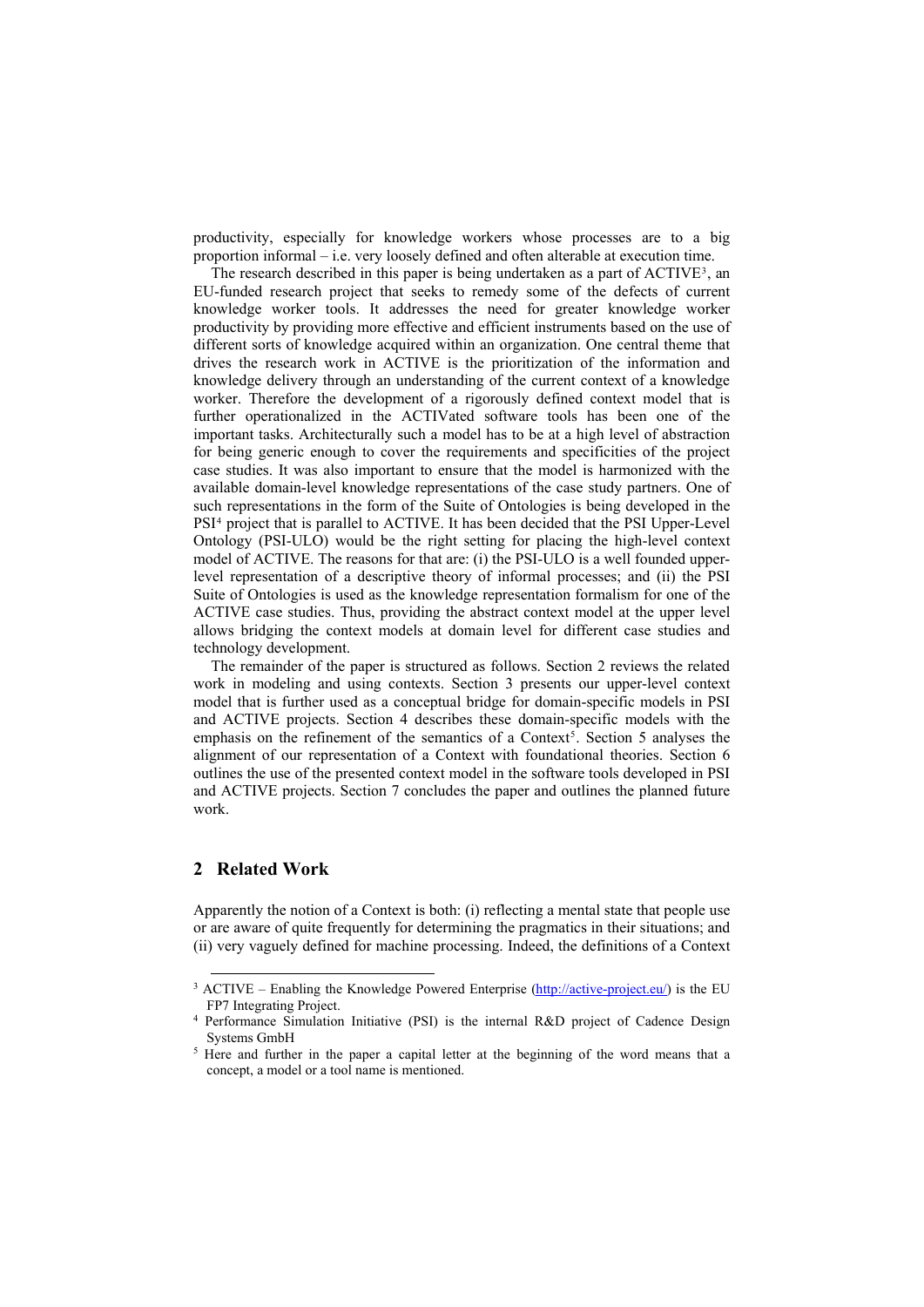vary substantially depending on a field [16]. Several reviews (for example [8], [9], [10]) point out to the cross-disciplinary nature of a Context mentioning different stances in denoting and modeling contexts.

In theoretical Artificial Intelligence (AI), more specifically in the study of events and situations, in commonsense reasoning, a Context is understood often synonymously to a Situation [1]. Different aspects of contexts are highlighted and used in defining categorizations and formal logical representations [1]: projections, approximations, ambiguities, mental states. One of the prominently widely accepted metaphors of a context is the box model [2] that allows analyzing the dependencies of contexts following the dimensions of partiality, approximation, and perspective. The idea of this approach is to look at a circumscription of a context and analyze its placement and dependencies on the "terrain" of the observable contexts structured alone the mentioned dimensions. Such an analysis allows understanding the situation circumscribed by the interior of the context. At a very general level of understanding AI approaches find their root in the definition by Abowd et al [4]: "Context is any information that can be used to characterize the situation of an entity. An entity is a person, place, or object that is considered relevant to the interaction between a user and an application, including the user and applications themselves". These "situationalist" approaches of AI find reflection in the "environmentalist" approach that has been pursued by us in the former work [5] and further in the ACTIVE project. Our approach differs by the incorporation of processes as possible element kinds comprising a Context.

In Conceptual Modeling (CM) and Knowledge Representation (KR) more attention is paid to the structural aspects and categorization of context kinds. One of the well founded approaches to context modeling [3] is based on the understanding that a Context is a referential kind per se and therefore has to be separated from the representation of an Entity. The context kinds are further classified as intrinsic and relational. Situations are modeled by involving the combinations of contexts of different kinds. Our approach to modeling contexts is aligned with the referential character of a Context and its attribution to "MomentUniversals" [3]. In addition to that, in PSI and ACTIVE we place our model in the setting of loosely defined dynamic informal processes, environments, and subjective perceptions of what happens in these environments. The emphasis in the PSI and ACTIVE domain "serializations" of our upper-level model of a Context are slightly different. In PSI the model is closer to the situational and referential representation of a Context. In ACTIVE a Context is modeled in a holistic way as a part of an Environment. Many of the foundational ontologies contain the formalizations of the semantics of a Context at a high level of abstraction. Cyc [7] for instance is even structured in contextual parts for better usability.

Yet another perspective in the vast body of research on contexts and contextawareness is the use of contexts in software applications. Here as well exist a number of context definitions in different areas, for example in Ambient Intelligence [4] or the Semantic Web [22]. The area covered by our work in PSI and ACTIVE is more related to exploiting user contexts in knowledge-involved daily tasks. The approaches to context modeling and use around user context models and applications are as presented below.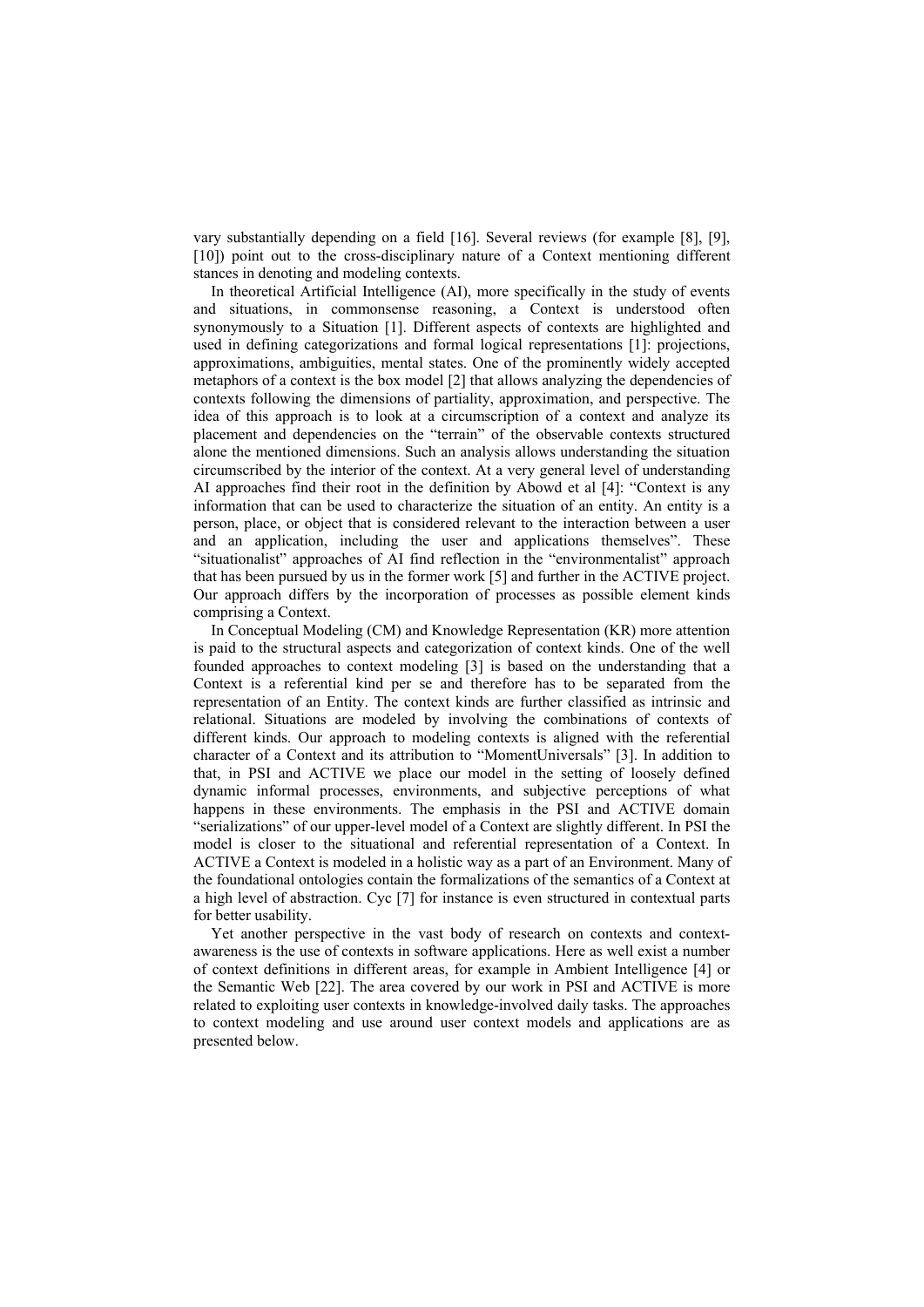In EPOS project [17] a user context is denoted as the things that influence knowledge work. Following an approach that is similar to the one of ACTIVE, a context-sensitive application can detect the user's current working context through user observation and logging and further support the user with suggestions and other services<sup>6</sup>. As a part of this approach the two ontologies were developed: (i) UserContextOntology<sup>[7](#page-3-1)</sup> that is a top-level RDF Schema for modeling and processing user context and also providing operators and comparators for that data; and (ii) NopOntology (Ontology of Native User Operations)<sup>[8](#page-3-2)</sup> that is an RDF schema to model the native operations a user does when working. The NopOntology models generic information objects (file, website, mail) and operations on them (open, close, save).

The work on user context done in EPOS has been further used as a basis in the NEPOMUK project<sup>9</sup>. NEPOMUK developed a UserContextService as part of their framework<sup>[10](#page-3-4)</sup> that can be divided in three parts that work together:

(i) Observing user operations via plugins that send messages to the UserWorkContext service. The observations are expressed using the NopOntology, but only describes the actions (browse to, open mail), but not the objects of operations (website, mail) which are well-defined through the NieOntology and PIMO Ontology<sup>[11](#page-3-5)</sup> [20].

(ii) Gathering user operations in the UserWorkContext service and computing and updating the user context thread. Then, the work context is represented in the UserContextOntology describing objects related to user's tasks which attributes are computed and change constantly (like relevance).

(iii) Using context in the GUI and to support the users

This approach is used as part of NEPOMUK's implementation<sup>[12](#page-3-6)</sup> in KDE (the graphical desktop environment for Unix/Linux workstations)[13](#page-3-7).

APOSDLE project enhances knowledge worker productivity by supporting informal learning and teaching activities in knowledge workers' everyday work processes and within their work environments [18]. This is done including the learner's current work context for the three roles (called 3spaces) a knowledge worker performs at the professional workplace: (i) the role of a learner, where APOSDLE presents contextual knowledge sources as part of learner's current work context; (ii) the role of an expert, where APOSDLE enriches artifacts with context information turning them into contextualized collaboration artifacts; and (iii) the role of a worker, where APOSDLE enables workers to access content from several diverse knowledge sources without having to change the environment based on their working context. APOSDLE characterizes user context [19] by a relevant subset of all surrounding potentially dynamic (e.g. temporal, environmental) information and external and internal conditions considering a goal bounded to a knowledge worker. The User Context is then an abstraction of three context spaces depending on the particular role

<span id="page-3-1"></span><span id="page-3-0"></span> <sup>6</sup> http://usercontext.opendfki.de/

<sup>7</sup> http://usercontext.opendfki.de/wiki/UserContextOntology

<span id="page-3-2"></span><sup>8</sup> http://usercontext.opendfki.de/wiki/NopOntology

<span id="page-3-3"></span><sup>9</sup> http://nepomuk.semanticdesktop.org/

<span id="page-3-4"></span><sup>&</sup>lt;sup>10</sup> http://dev.nepomuk.semanticdesktop.org/wiki/UserWorkContext<sup>11</sup> http://www.semanticdesktop.org/ontologies/pimo/<br><sup>12</sup> http://techbase.kde.org/User\_talk:Harikrishna

<span id="page-3-5"></span>

<span id="page-3-7"></span><span id="page-3-6"></span><sup>13</sup> http://nepomuk.kde.org/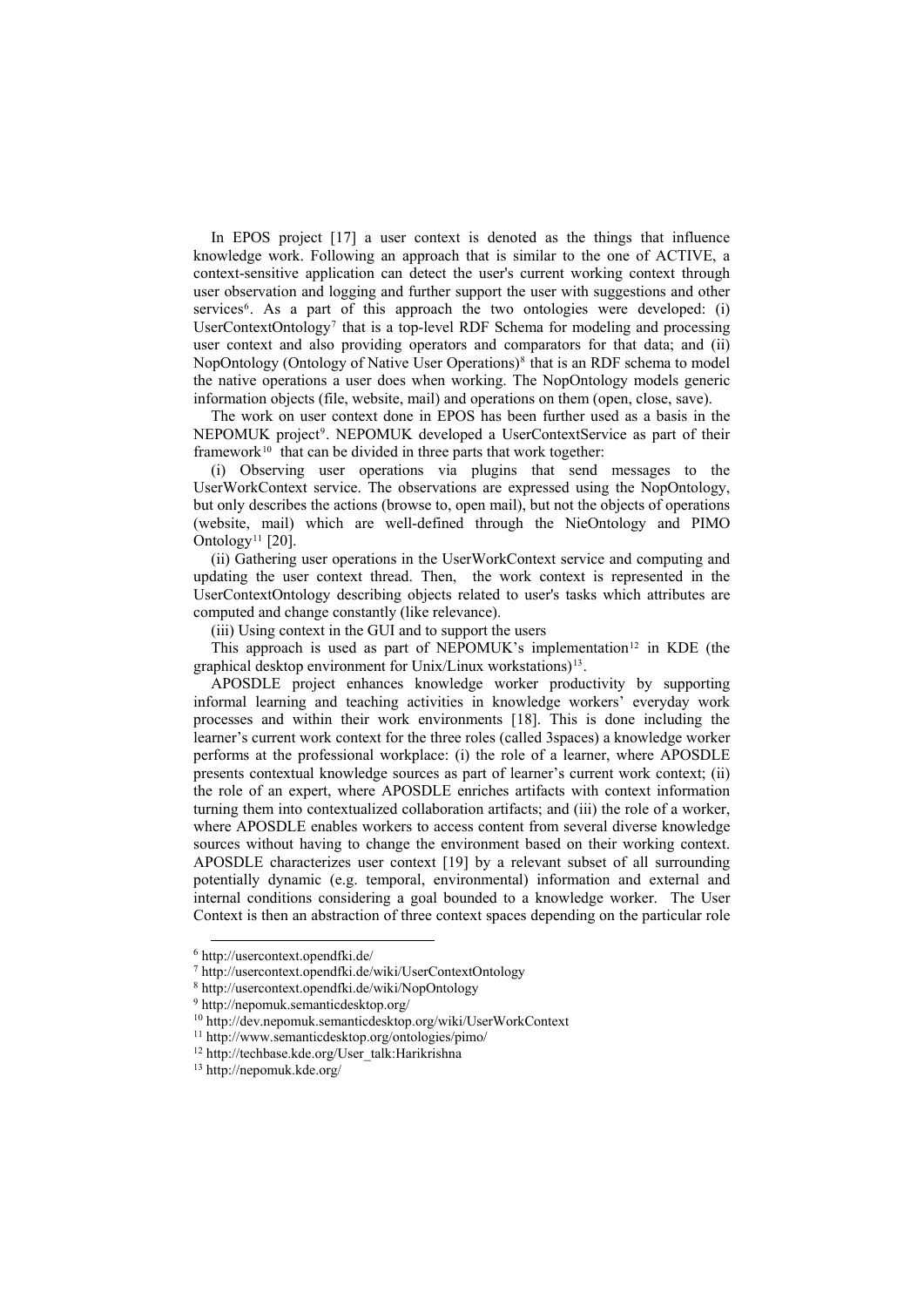in each particular moment. The work-related context space is defined by a knowledge worker's tasks and the resources necessary to execute tasks. The learning-related context space is defined by a knowledge worker's competencies. The knowledgerelated context space is defined by a knowledge worker's knowledge with regard to a certain knowledge domain.

## **3 Context Model**

The upper-level context model (Fig. 1) has been developed in response to the requirements of the ACTIVE project in order to enable user context awareness in ACTIVE software for information delivery [13]. The context model has been made the part of the PSI-ULO v.2.3[14](#page-4-0) that has been developed using the Shaker Modeling methodology for ontology refinement [6]. The upper-level model has been further used for developing the domain extensions of context models both in the Suite of PSI Ontologies v.2.3 that is used in the ACTIVE Case Study on engineering design in Microelectronics [12] and in the ACTIVE Knowledge Process Model that is used in the other software developed in ACTIVE, for example in the Context Visualizer.



Legend: **(mA...MA), (mB...MB)** are the multiplicities denoting the (instance) cardinality of the relationship: (m, M)A specifies how many (minimally, Maximally) instances of A may be related to the ONE SPECIFIC instance of B;<br>(m, M)B specifies how many (minimally, Maximally) instances of B may be related to the ONE SPECIFIC instanc DOLCE is the foundational ontology of the WonderWeb ontology library [14]; SUMO is the Suggested Upper Merged Ontology [15].

**Fig. 1**: The upper-level context model and its domain-level refinement by PSI E2H Ontology.

<span id="page-4-0"></span><sup>&</sup>lt;sup>14</sup> The reference specification of the PSI Upper-Level Ontology is available on the Wiki at http://isrg.kit.znu.edu.ua/ontodocwiki/index.php/PSI\_Upper-Level\_ontology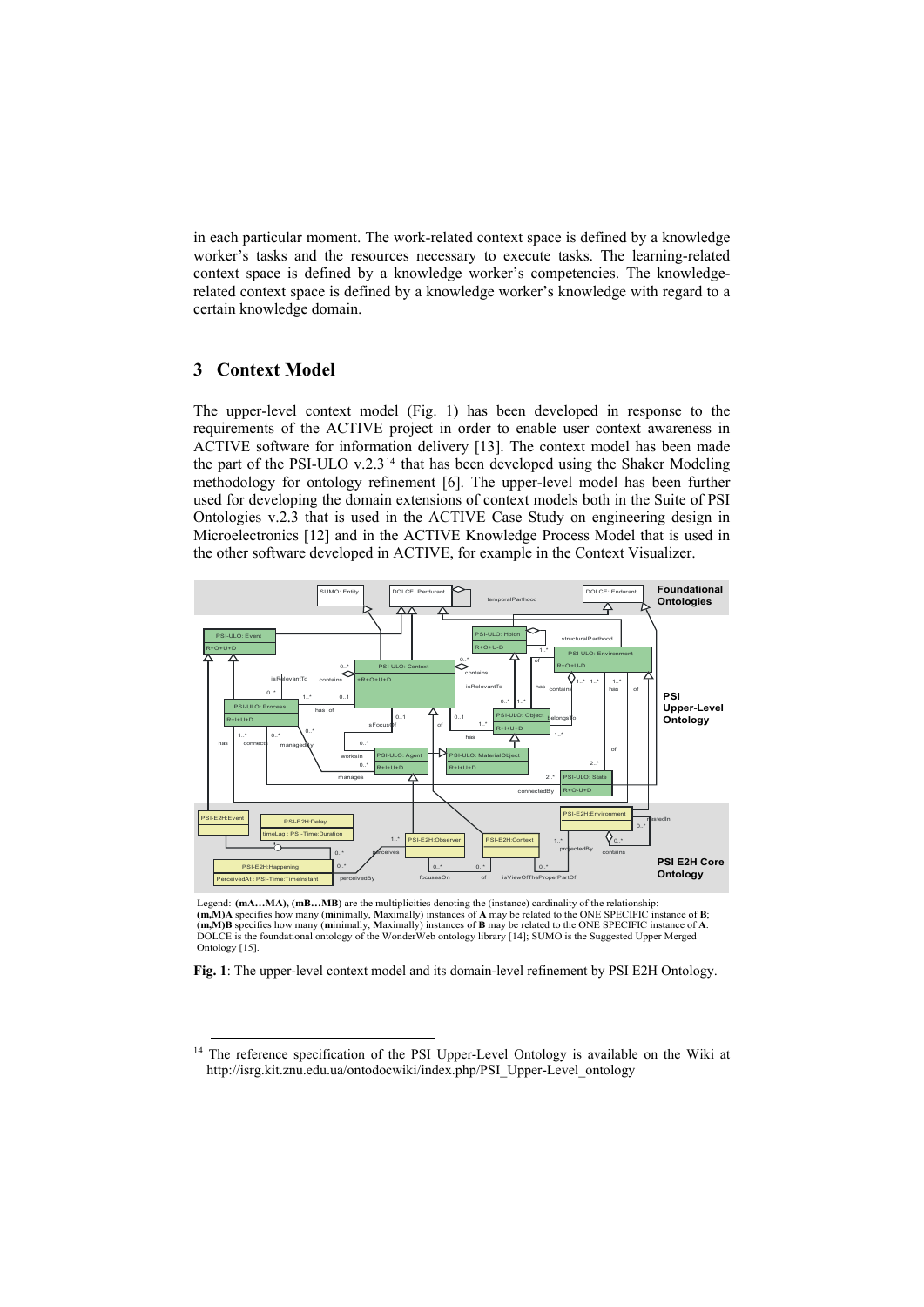A Context<sup>[15](#page-5-0)</sup> of an entity (that has the context) is the selection of related things that facilitate interpreting, using, or performing the entity having this context in a pragmatic way. For denoting a Context it is therefore required to answer:

(i) **The context of what is specified?** A Context could be either of a Process or of an Object. Examples are: the context of a development team affiliated to an organization, the context of a project, the context of the development process of the configurable multimedia controller.

(ii) **What is relevant for the inclusion in the context?** An instance of a Context may contain the instances of a Process or of an Object as relevant referential constituents. Examples are: (a) the context of the process of engineering design may refer to the members of the development team, the manager, the resources used or consumed, the tools used, the design artifact under development; (b) the context of the development team (subclass of an object) may contain the design processes performed by the team, the organization to which the team is affiliated, the tools and the resources, etc.

An Object<sup>[16](#page-5-1)</sup> in PSI-ULO is a Holon<sup>[17](#page-5-2)</sup> that has Environment, belongs to an Environment, and may be changed in the execution of an AtomicAction. An Object may have Characteristics and may be either material or immaterial. As an Object inherits the structuralParthood relationship of a Holon the context model accounts for the objects of any structure and complexity. The constraint that is put by the model onto its object related part is that a Holon is an Endurant. Therefore the compositions and aggregations of Objects are static in time. However a Context allows for temporally dynamic aggregations of its referential components, objects in particular. Therefore a Context, like an Event or an Environment, is a Perdurant.

In contrast to an Object, a Process in PSI-ULO is a Perdurant. A Process<sup>[18](#page-5-3)</sup> is a specialization of an Event that is stateful and possesses pro-active character. A Process has its Environment – the part of the world which is changed in the course of the Process. A Process is pro-actively directed by the Agent who manages it. As the context model contains the concept of a Process with its relationship to the concept of a State, the situations can be modeled as the states of the Environment. Moreover, as a Process is explicitly related to its Environment, the model possesses a clear environmentalist grounding.

(iii) **Who uses the Context?** A Context is used by an Agent to define the current working focus and determine working priorities. For example if a manager supervises several design projects he has to concentrate on each of them at different time. When he is focused on a particular project the things relevant to the context of this project become more important. Therefore we may say that the manager has switched his work to the context of this project and considers that his actions applied on the items relevant to the chosen context are of the higher priority than the actions applied to the other contexts.

<span id="page-5-0"></span> <sup>15</sup> http://isrg.kit.znu.edu.ua/ontodocwiki/index.php/Context

<sup>16</sup> http://isrg.kit.znu.edu.ua/ontodocwiki/index.php/Object

<span id="page-5-2"></span><span id="page-5-1"></span><sup>&</sup>lt;sup>17</sup> A holon is a term that denotes a system (or phenomenon) that is a whole in itself as well as a part of a larger or a higher-level system (or phenomenon). The term is attributed to A. Koestler (e.g. [24]). 18 http://isrg.kit.znu.edu.ua/ontodocwiki/index.php/Process

<span id="page-5-3"></span>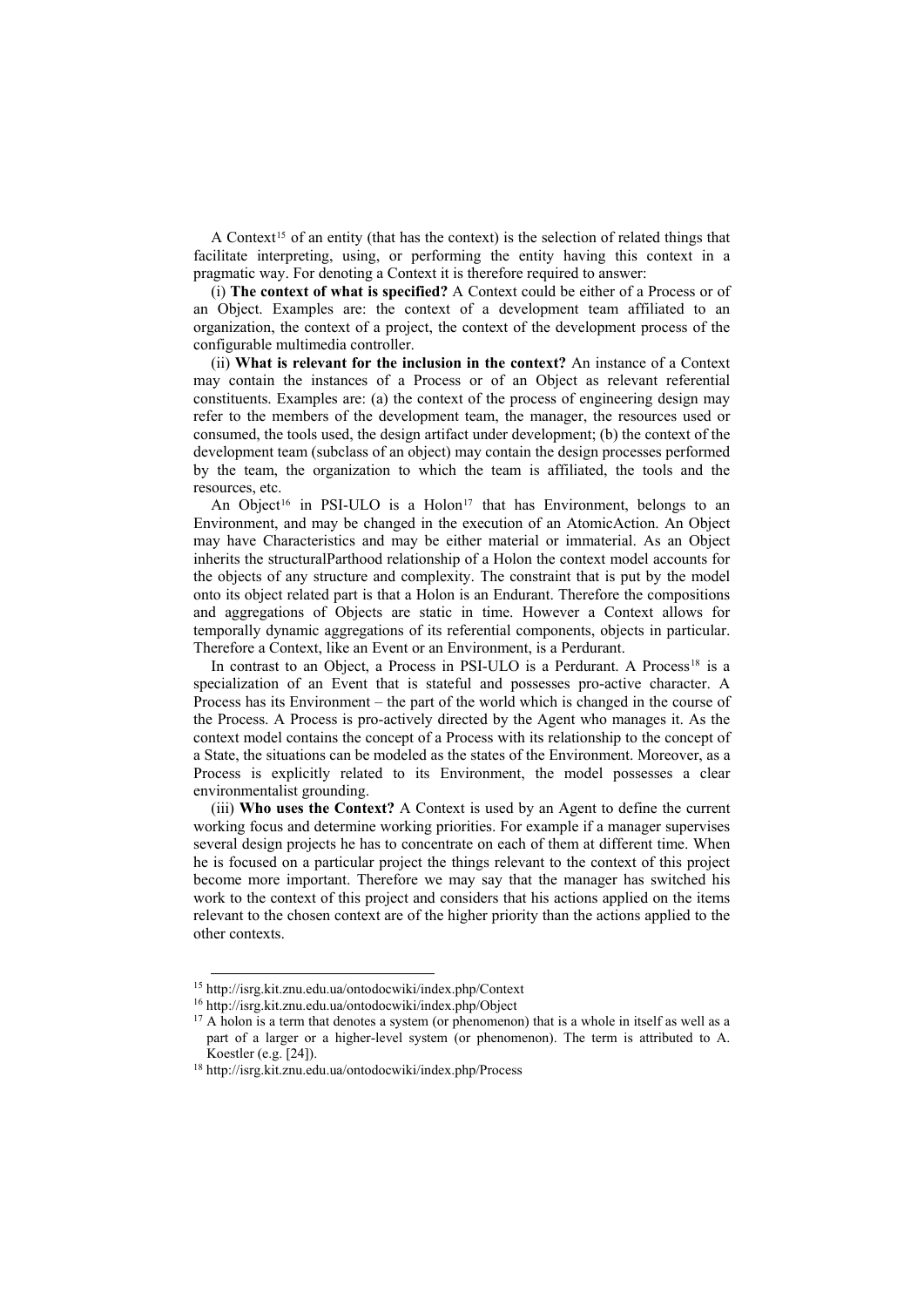After the introduction of the context model the refined PSI-ULO taxonomy has been formally evaluated using OntoClean Methodology [11]. The meta-properties have been assigned to all the concepts (see Fig. 1 for the Context-related part) and the analysis of the adherence of the taxonomy to formal constraints has been undertaken<sup>[19](#page-6-0)</sup>. The concept of a Context has been qualified as rigid  $(+R)$ , supplying identity (+O), carrying unity (+U), and externally dependent on the other concepts (+D). A Context is rigid because for any instance of a Context it holds true that it is always a Context. If *x* (at time instant *t*) and *y* (at time instant *t'*) are Contexts and they referentially contain the same instances of a Process and an Object  $(\Gamma(x, y, t, t'))$ , then  $x = y$ . Hence, a Context supplies (its own) identity. A Context subsumes to DOLCE: Perdurant and therefore inherits its temporalParthood relationship to self, which is a unifying relation. Indeed, a Context carries unity condition because it is a whole comprising other instances of a Context as proper temporal parts. A Context is externally dependent on other concepts: a Process, an Object, and an Agent. For instance it is impossible to qualify something  $(x)$  as a Context without explicitly pointing to  $\nu$  which is the process or the object relevant To the context, or the agent that worksIn the context.



**Fig. 2**: ACTIVE context model as a domain-level refinement of the PSI-ULO context model.

The upper-level context model (Fig. 1, 2) as a part of the PSI-ULO serves as a semantic bridge [6] for enabling interoperability between different context-aware applications in different though overlapping domains. Via this bridging the upperlevel model puts both domain-level models in one semantic context circumscribing

<span id="page-6-0"></span><sup>&</sup>lt;sup>19</sup> The outline of the OntoClean meta-properties, constraints and assumptions is given in Annex A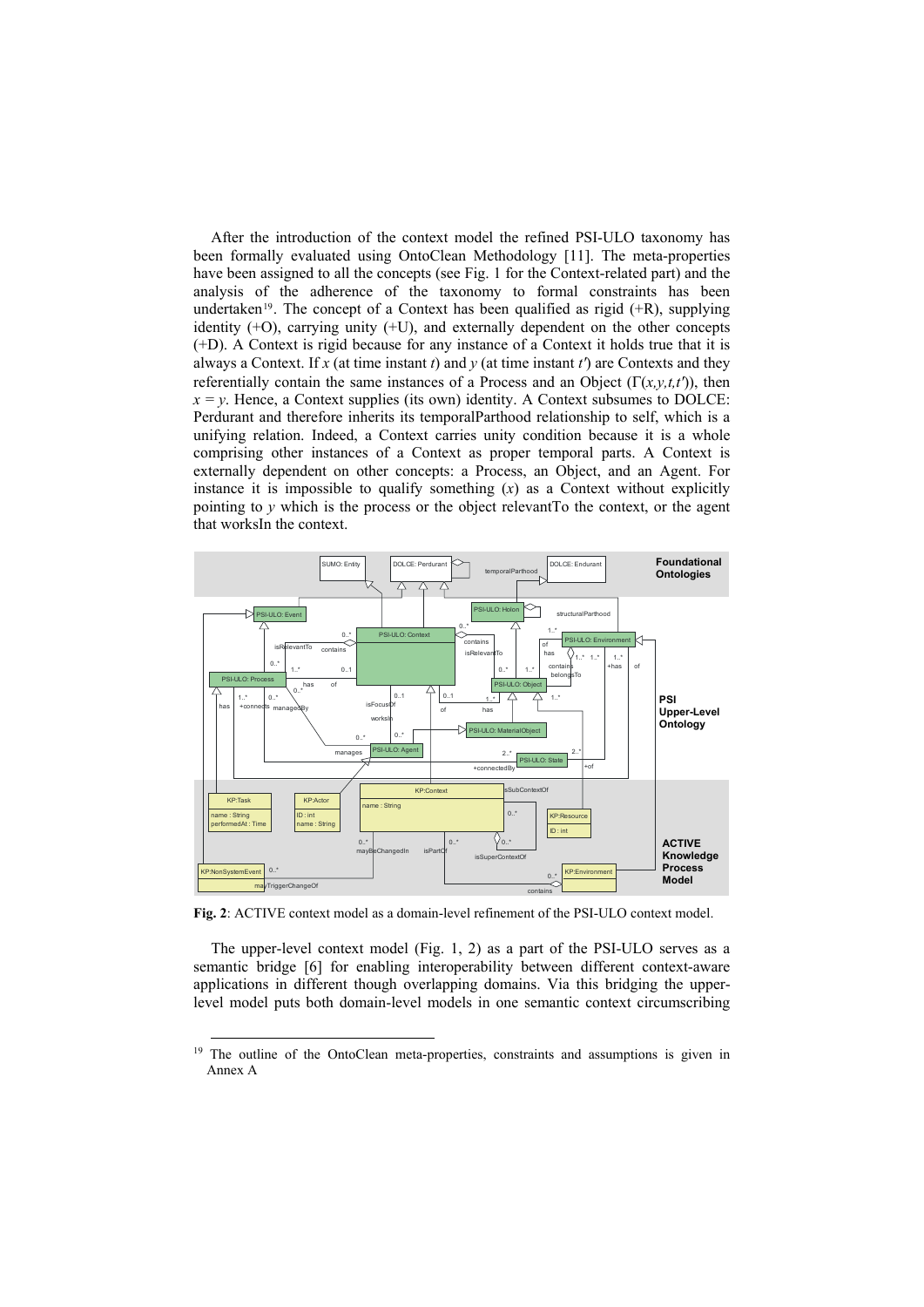the unifying feature of these domains. This feature is the account for the personalized user context of a knowledge worker performing informal, loosely defined, and dynamically ramified processes in his everyday work using his tacit knowledge.

### **4 An Environmentalist View on Contexts in Informal Processes**

The domain-level models that are bridged by the context model of PSI-ULO are the context model of the PSI Environment, Event, and Happening ontology (E2H) and the ACTIVE Knowledge Process Model.

E2H provides a subjectivist view of an Agent, presented by an Observer concept, and the model of his individual perceptions of the events that happen in his Environments [5]. A Context in E2H (Fig 1, and also http://isrg.kit.znu.edu.ua/ontodo cwiki/index.php/Environment, Event, and Happening ontology) is the view of an Observer on the proper part of the Environment. An Observer is a PSI-ULO: Agent that perceives events as happenings. In positioning itself in an Environment and adjusting its behavior an Observer focuses on a Context. For example, an Observer being situated in different environments may have different properties: play different roles, have different beliefs, have different availabilities, execute different atomic actions, etc.

An E2H: Environment in the ontology subsumes to PSI-ULO: Environment and refines the model of environment by specifying the way an environment changes. An Environment contains objects (an AffectedObject) which characteristics (AffectedCharacteristic) are affected in the Event changing its AffectedValue. From the other hand, the Environment containing the AffectedObject is the Environment in which an InternalEvent affecting this object occurs. One more refinement provided by E2H: Environment in the property of being a structural aggregate of Environments. This parthood relationship allows modeling nested environments. Finally, an Environment could be projected by the Context of an Observer. Such a context is the view on a particular proper part of the Environment.

A Happening of an Event is the perception of this event by an Observer. Hence, in terms of PSI-ULO a Happening is a specific sort of an atomic action performed by an Observer. A Happening is atomic because it can not be split in parts without ceasing being a happening of this event. An Event could be perceived as a Happening by an Observer only if the event affects the object belonging to the part of the environment that is in the context of the observer. A Happening, in difference to the associated Event, never has duration but occurs instantly – at a TimeInstant when the perception is recognized by the observer. A Happening may occur with a certain lag in time with respect to the percept Event. The reasons for such a delay may be: (i) the observer may take a certain time to notice the change in the value of the characteristic of the affectedObject, or (ii) the change may become apparent with a delay.

In ACTIVE project the Context Model (Fig. 2) is one of the central parts of the ACTIVE Knowledge Process Model (KPM) [30]. The Context is contained within the Environment. The Context itself is defined as a collection of related things of a specific State of the Environment. The things related to a Context are Actors, Tasks,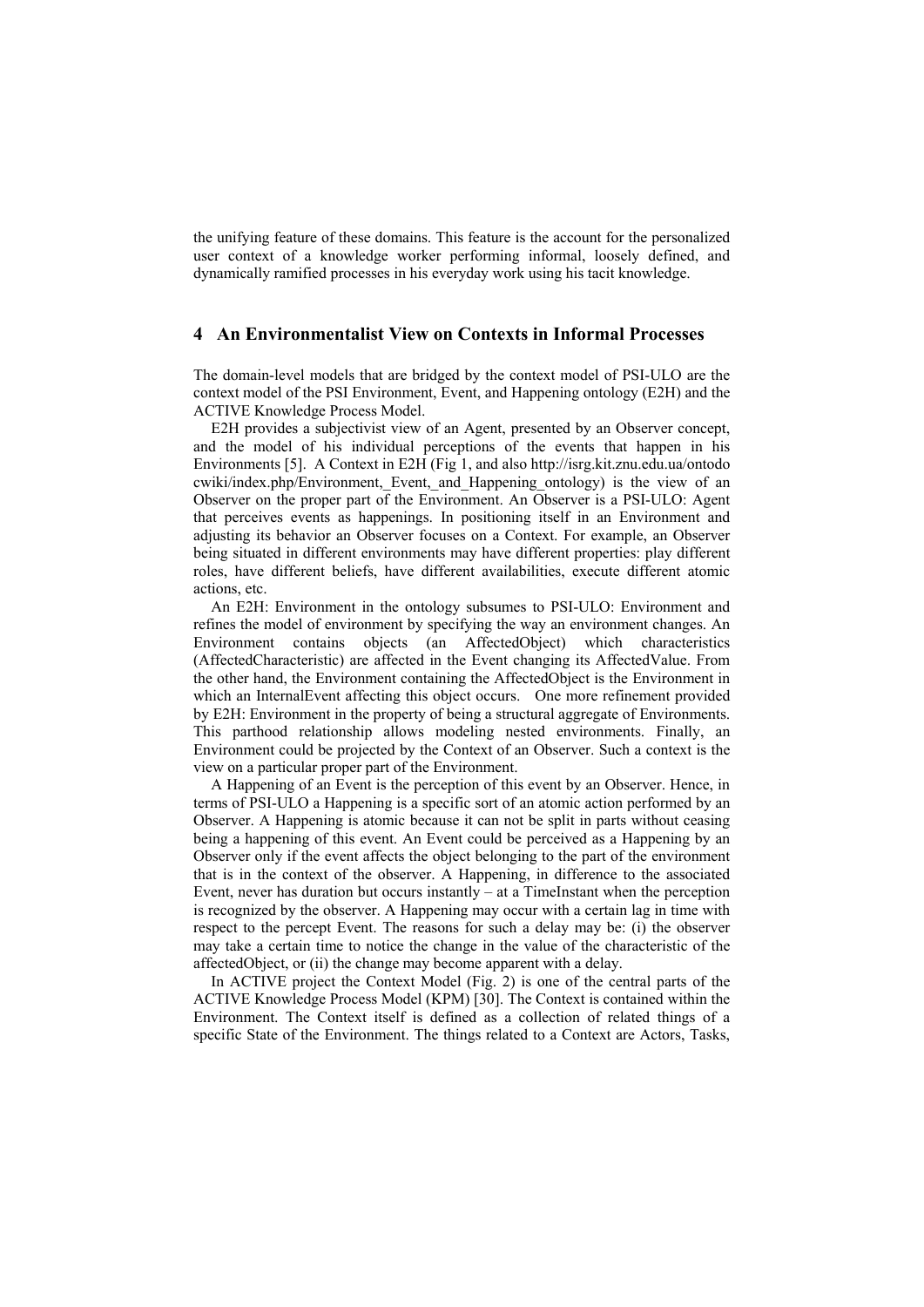Resources, and Events*.* A Resource is an object which is associated with a Task and belongs to a specific Context.

The KPM is bridging the common understanding of processes, either tacit or formal, to the implemented software underneath. It facilitates turning informal processes into more formal (or semi-formal) processes by defining terms such as states, state transitions, admissible actions, as well as composing processes in various, dynamic ways.. The model does not require any concrete and explicitly defined sequence of action. It puts the actor – the knowledge worker – into the center of driving his or her knowledge processes.

A Knowledge Process (KP) is denoted as a loosely defined and structural ramified collection of actions. The structure of such a process and the order of action are not fully defined at the start of a KP. Many actions require a decision by an actor about the follow-up action. At such a decision point the actor uses his (tacit) knowledge and the current working context to decide about the successor action.

To complicate matters, as circumstances change, the actor may decide to work in a different context, rather than follow the normally expected pattern. In this way the actor drives and carries out the KP. The context in the KPM is the part of the working environment in which the KP is carried out. The context is composed of the elements of the working environment that have to have a priority treatment by the actor in this KP. Therefore the constitution of a context influences the decisions taken by the Actor. Those decisions have to been taken during execution time over the process development path and lead to emerging structural ramification constituted by admissible alternatives. The outlined higher level denotation of knowledge processes, contexts, actions, and actors is leading to a more formal mapping and alignment with the PSI-ULO.

A Task (subclass of PSI-ULO: Process) is managed by an Actor (subclass of PSI-ULO: Agent) containing subtasks. The AdmissibleAction is a PSI:AtomicAction and therefore wrapped by a Task. A KnowledgeProcess is a specialized Task. The Actor as a sub class of a PSI:Agent uses either tacit or explicit Knowledge, to decide about FollowupActions and to drive the KP. The Decision about the FollowupAction is driven by the Goal (subclass of PSI-ULO: Goal).

A PrimitiveEvent is an evidence of an action, e.g. something which a system is aware of, and which forms an input to the event mining for event pattern detection. We distinguish between system and non-system events. System events are observable by the system, such as 'file opened' or 'file closed'. Non-system events are not observable by the system because the happen outside the system itself, such as talk to a colleague. An Environment has States. The transition from one State of the Environment to another State is caused by a PrimitiveEvent.

ACTIVE is trying to combine top-down and bottom-up approaches to transform informal knowledge processes into more formal processes. Top-down means that we start from a descriptive level where the knowledge worker defines his tasks and activities (or derives these from a business- or master process). Those definitions are shared within the organization and evolve over time. The bottom-up approach is about mining and learning from event and action patterns to predict follow-up actions and recommend alternatives to the knowledge worker. Patterns in general are Rules as defined in PSI-ULO. An EventPattern is a *regulatory* on the event log which could be connected to a defined ActionPattern*.* In the KPM EventPattern, TaskPattern, and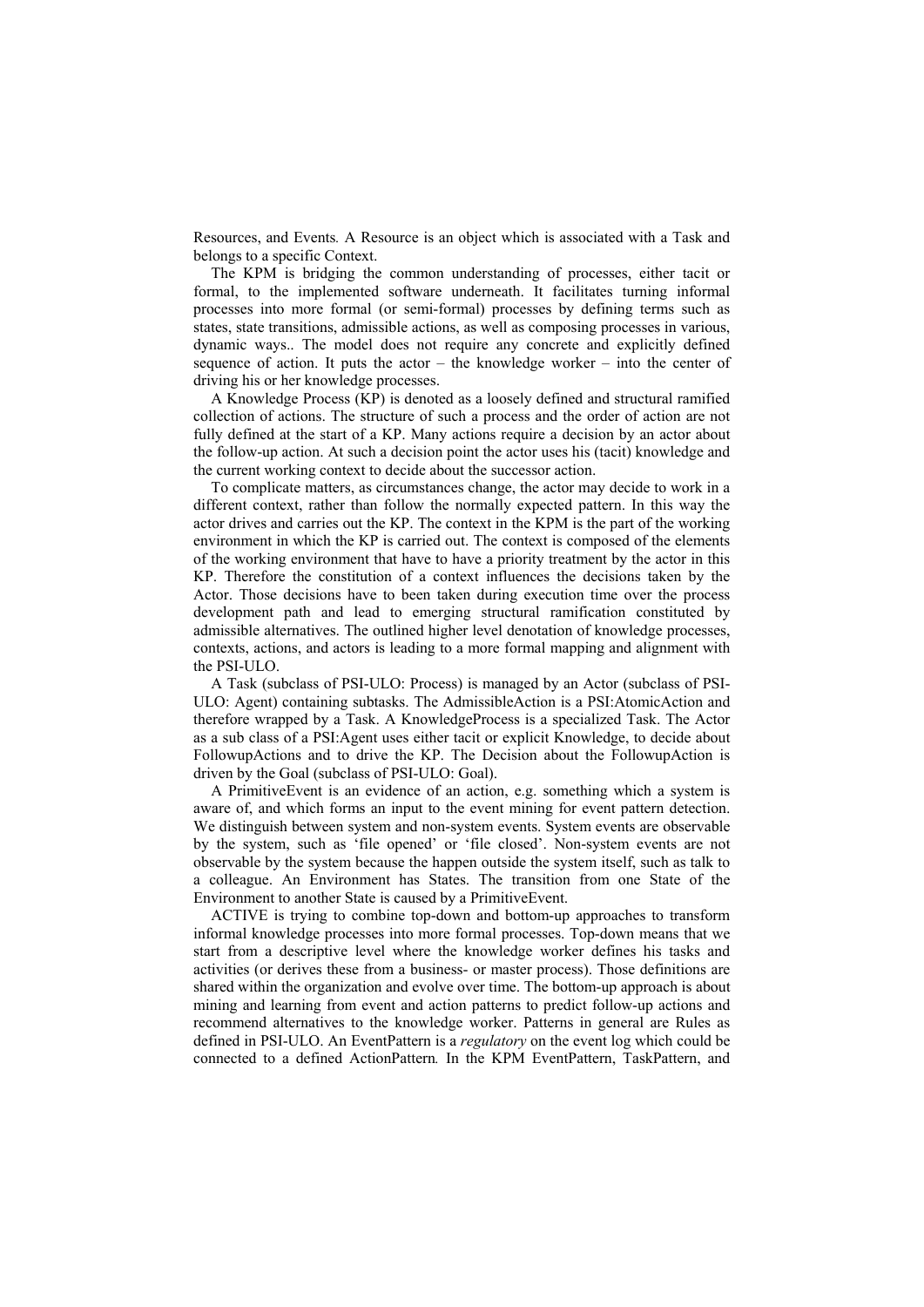ActionPattern are the patterns that will be identified by the underlying mining services (bottom-up).

Thus, the ACTIVE KPM provides concepts to express stateful creative dynamic processes, actors, context and tasks situated in nested dynamic environments based on the formal representation of time, events, and actions.

#### **5 Checking Context Model with Foundational Theories**

Several foundational ontologies have been reviewed to check if the proposed context model is aligned with their top-level definitions of the semantics of a Context: CYC [25], the D&S extension to DOLCE [14], SUMO [15] and WordNet [26], and BFO [14].

In CYC a Context is a specialization of CYC: AspatialInformationStore and CYC: AbstractIndividual. An individual context is the representation of the corresponding instance of a CYC microtheory that is an atemporal, aspatial, informational thing, though its components may possess temporal or spatial extent. Each context serves to group together a set of assertions that share some common assumptions; the assertions in a microtheory constitute the content of that microtheory. Hence, contexts are used for circumscribing corresponding microtheories to enable adding new assertions and facilitating reasoning with less effort. A Context is understood as a region in a knowledge space having several dimensions (projections) as outlined in Fig. 3 in a simplified way. It is mentioned that the order of analyzing the "footprint" of an assertion onto these projections is important – so the dimensions of the knowledge space are not orthogonal. However, no recommendations on the order of applying projections are given, probably because of the foundational nature of CYC. In essence, CYC context model is the abstract collection of assertions that hold true within a particular region circumscribed by a combination of dimensional constraints.



**Fig. 3**: A simplified context model of CYC reconstructed from [25].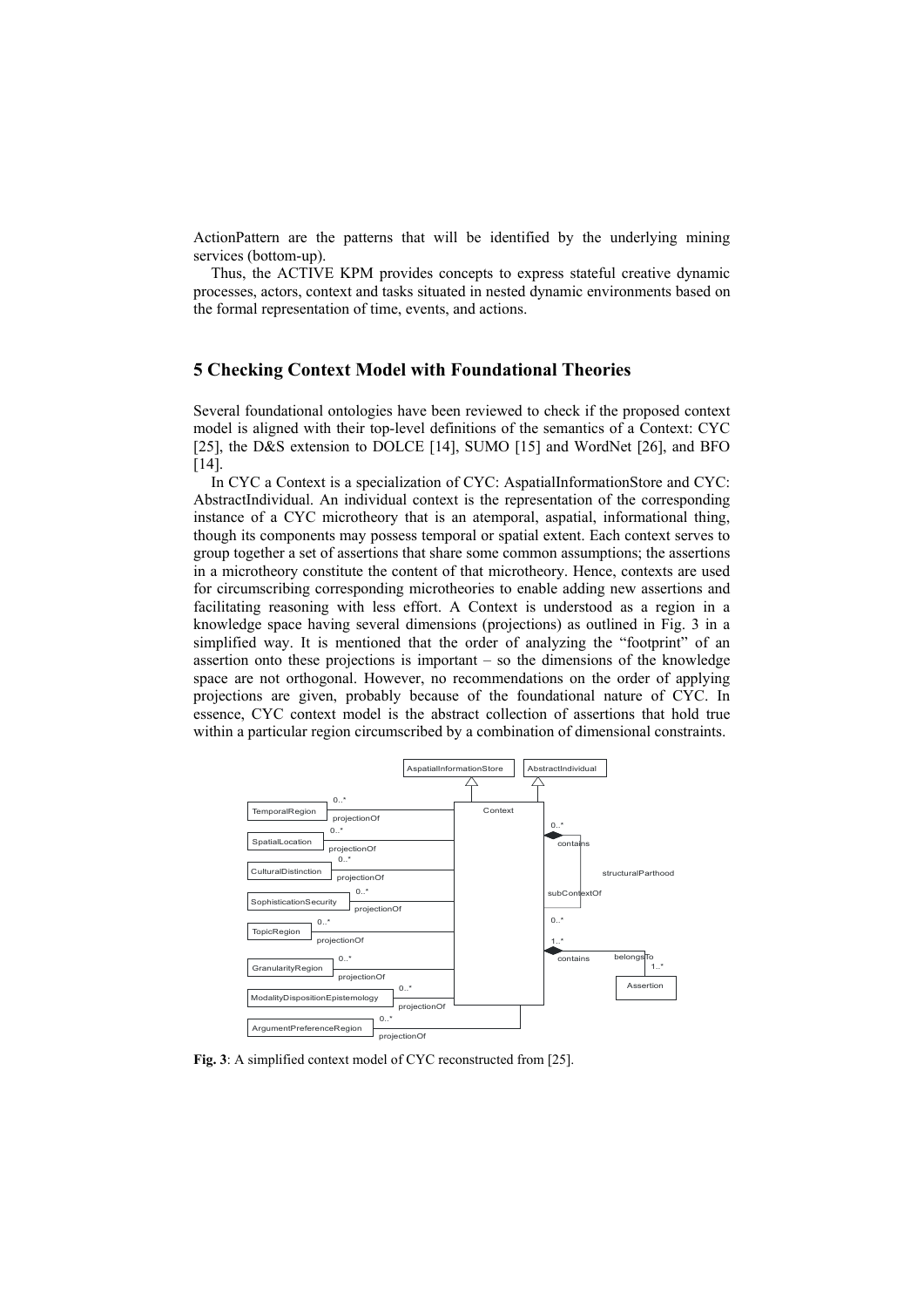A primary distinction of the proposed model is that contexts in PSI-ULO contain components that belong to environments and are not abstract, while the constituents of CYC contexts are disembodied. Therefore a PSI-ULO: Context could be considered a subclass of a CYC: Context only to a limited extent – both are circumscribed using several dimensions. The primary dimensions for a PSI-ULO: Context are temporal regions, structural compositions, and attribution to an Agent. Contexts differ temporally as they are Perdurants. So, there is a correspondence to a CYC: TemporalRegion dimension in the proposed model. Contexts differ in their structures because both Processes and Objects inherit temporal or structural parthood properties respectfully by subsumption. The structural dimension of the PSI-ULO context model corresponds roughly to the Topic/Granularity projections of SYC. Contexts in PSI-ULO are associated to an Agent who has this Context as his working focus. This dimension corresponds to the CulturalDistinction projection of CYC as it is also called "restrictions on the AgentType" [25].

The ontology of Descriptions and Situations (D&S) has been developed [14] as an extension to DOLCE. D&S is a descriptive theory that outlines the distinctions between the states of affairs (flux-like things), logical theories structuring these fluxes denoted as Situations, and the Descriptions of these structures satisfied by the corresponding structuring theories in the terms of a foundational ontology (DOLCE). The UML model of D&S ontology reconstructed from the description in [14] is given in Fig. 4.



**Fig. 4**: Descriptions and Situations ontology – extension of DOLCE.

D&S ontology follows a "situationalist" approach in defining contexts. Contexts are the descriptions of Situations (S-Description) specified in terms of the sequences of events (D&S: CourceOfEvents) that essentially are PSI-ULO: Processes, D&S: FunctionalRoles played by DOLCE: Endurants that are participants in processes, and D&S: Parameters describing constraints on the characteristics of the modeled state of affairs. Hence, a PSI-ULO: Context can be mapped to a D&S: S-Description, but again to a limited extent.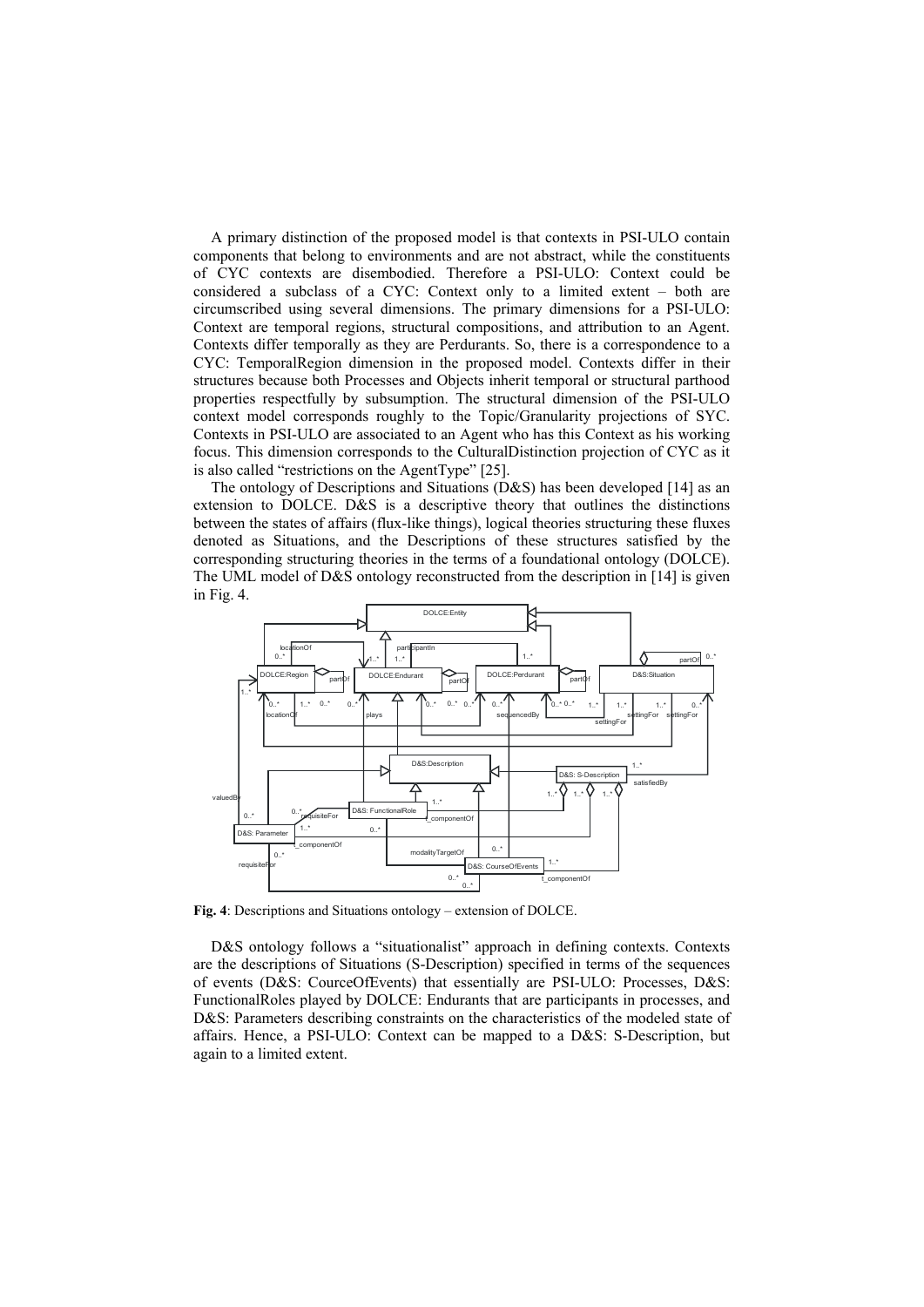One important difference of the PSI-ULO model is that it involves both objects (Endurants) and processes (Perdurants) as the components belonging to a Context while the model of D&S contains process descriptions only. Another difference that allows positioning our approach as "environmentalist" is that contexts in PSI-ULO are situated in environments as the containers of Process and Object instances that have their environments and belong to their (possibly different) environments. Finally, in the proposed model agents (specialization of an Object) are not only the components of contexts, but also the active users of contexts as their working foci.

SUMO only states that a WordNet: Context subsumes to a Proposition that is a subclassof an Abstract (thing). In WordNet the relevant definition of a Context states that a Context is "the set of facts or circumstances that surround a situation or event"



**Fig. 5**: The definition of a Context in WordNet.

Like in CYC a WordNet: Context is a disembodied abstract thing but in difference to CYC it subsumes directly to an Environment. However, an Environment in WordNet is denoted as a hyponym to a Situation or a State of Affairs. Such a definition makes our model disaligned with WordNet.

In BFO [27] only processual contexts (settings) are defined as Occurrent entities consisting of a characteristic spatial shape inhering in some arrangement of other occurrent entities. Processual contexts are the entities at or in which other Occurrent entities can be located or occur. Hence, contexts in BFO are situations or states of affairs attributed to spatial regions. The PSI-ULO model is very partially aligned with the BFO model of a Context – only in the sense that in both models a Context is a Perdurant and circumscribes a state of affairs.

#### **6 Context Model in Use**

The proposed context model has been used in software tool implementations for PSI and ACTIVE projects. In PSI it is the basic model for representing structural contexts within an ontology for knowledge engineers in the Ontology Difference Visualizer (ODV) software tool [28]. In Active the model has been used as a basic upper-level formal knowledge representation for knowledge workers in the Context Visualizer front-end of the ACTIVE Knowledge WorkSpace (AKWS) software [29].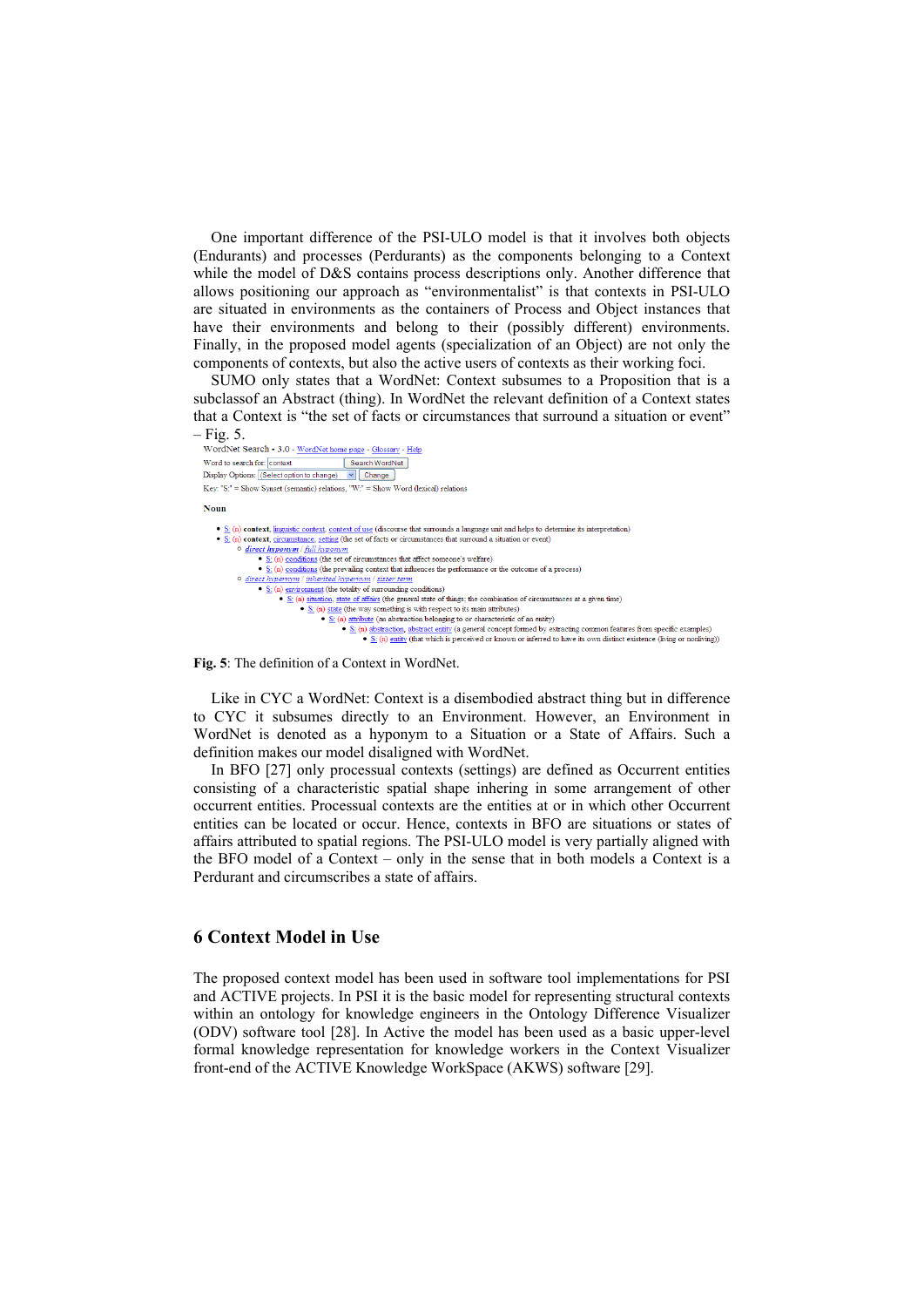A proof of concept prototype of ODV has been implemented in PSI as an ontology engineer plug-in for Cadence ProjectNavigator software. The composition of a context of an ontology concept, as implemented in the ODV, could be formed by specifying the radius of the neighborhood of this concept. Further it could be finetuned by manual inclusion or exclusion of the concepts, object properties, subsumption relationships. The analyzed ontological context may be placed on the wafer of the source (old) ontology. The context may be also altered by considering or filtering out the concepts belonging to the imported ontology modules. All the mentioned constituents of a context are Objects in terms of the context model. Finally the "owner" filter may be employed for concentrating on the changes that have been introduced by a particular ontology engineer in the team. These "owners" are the instances of an Agent in terms of the context model.

A key factor in ACTIVE is to help knowledge workers manage and understand the context (elements, boundaries, and environment) of their daily collaborative processes. This visualization can be addressed from different perspectives. Moreover, as each complex collaborative process is performed in some context, the visualization of such a context helps understand the underlying relationships within collaborative processes in which those contexts are shared.

Contexts in the enterprise environments have some specifics that should be considered in user-tailored representations: (i) there are different views on context, varying by the observation perspective (the aspect in focus) and the purpose of using that context – particularly in terms of the range of possible entities to be considered, e.g. tags as a new interesting resource; (ii) the relationships within a context among files, people, tasks, and any type of resource are multiple and complex, where different items have different relevance to the context; (iii) an easier comprehendible interpretation of a context for non-expert users has to be provided – for example by visualizing contexts in the terms that are native for knowledge workers.

Consequently, the outlined specifics lead us to accounting for the following set of features for the ACTIVE context visualization tool: (i) use a human understandable visualization paradigm of the underlying context model; (ii) identify graphically different entities relevant to the visualized context as well as their relationships; (iii) identify the relevance (importance) of an item in the context to the user (the larger the icon is, the more relevant or important the item is to the user – for example the more time the user spends working on this item; (iv) provide easy to use facilities for filter the context elements; (v) deal appropriately with the size and complexity of context visualizations by providing the features for reducing the inherent complexity and facilitating understanding of the complex relationships within a context.

Component-wise the Context Visualizer comprises the: Context Mapper, Context Representation Model, Context Presentation Engine. The Context Mapper receives the incoming knowledge from the AKWS Services [23] (in particular, the User, Resource, Task, and Mining services) in terms of the KPM. For a better comprehendability by non-specalist users it maps the received context instances and consolidates them into the internally used Context Representation Model in terms of the resources within a context in ACTIVE platform [21].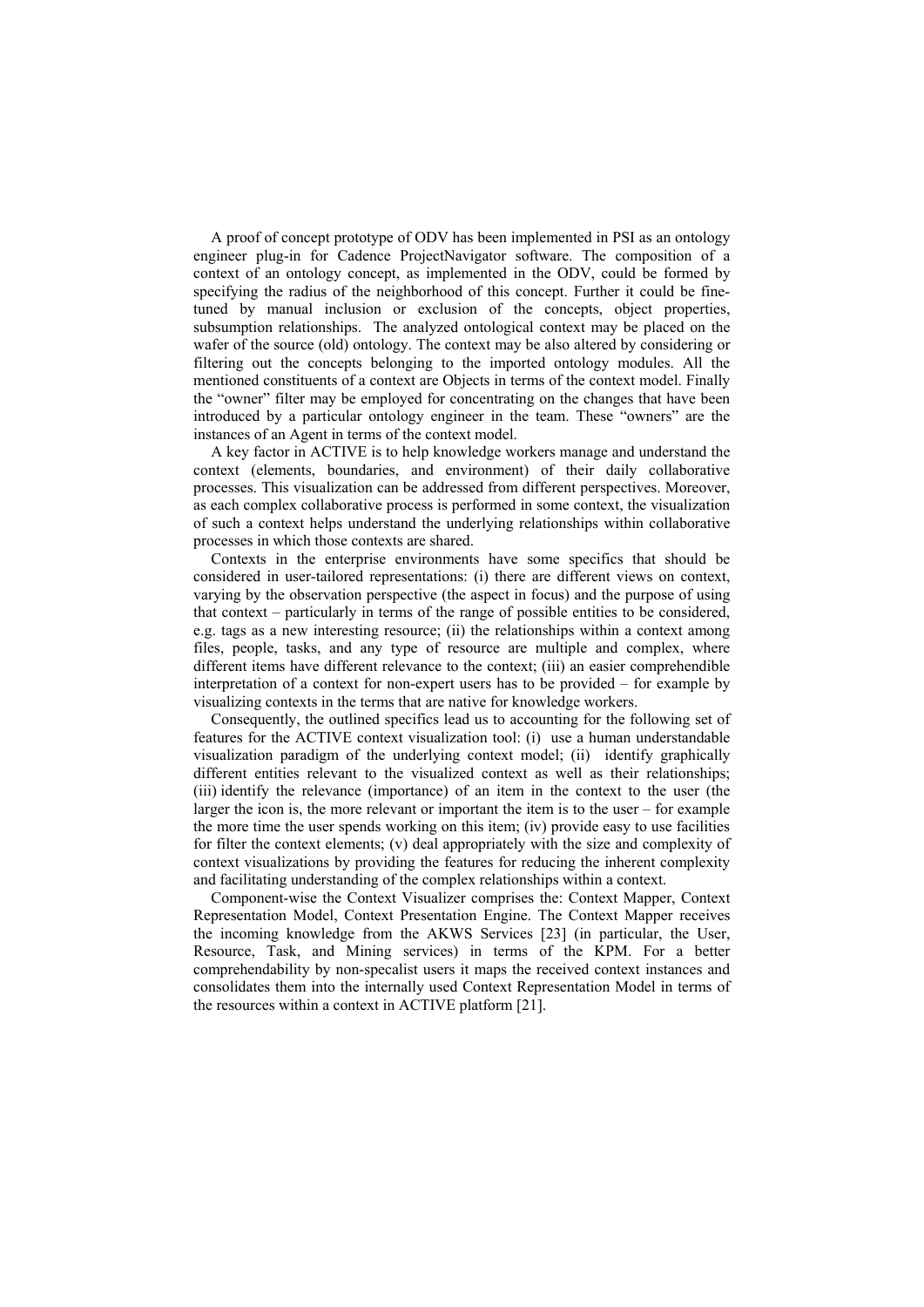### **7 Conclusions**

The paper presented the context model developed in a parallel effort of ACTIVE and PSI projects in response to the requirements of the ACTIVE case studies. The upperlevel context model, as a part of the PSI-ULO, serves as a semantic bridge for enabling interoperability between different context-aware applications in different, though overlapping domains. Through this bridging the upper-level model puts both domain-level models in one semantic context circumscribing the unifying feature of these domains. This feature is the account for the personalized user context of a knowledge worker performing informal, loosely defined, and dynamically ramified processes in his everyday work using his tacit knowledge. It has been also shown how the upper-level model is refined for the needs of finer-grained domain-level descriptive theories in the contexts of PSI (the E2H ontology) and ACTIVE (the KPM). Finally the paper outlines that the context model is used for developing software tools for knowledge workers. One such tool – the Context Visualizer – is the front-end part of the ACTIVE knowledge worker desktop, another is the tool for contextualized visualization of structural differences in ontologies developed in PSI for knowledge engineers.

#### **Acknowledgements**

The work described here has been funded as part of the IST-2007-215040 EU project ACTIVE and the internal R&D project PSI of Cadence Design Systems GmbH.

#### **References**

- 1. Guha, R., McCarthy, J.: Varieties of Contexts. In: P. Blackburn et al. (eds.): CONTEXT 2003, LNAI, vol. 2680, pp. 164--177, Springer, Heidelberg (2003)
- 2. M. Benerecetti, P. Bouquet, C. Ghidini, On the dimensions of context dependence: Partiality, approximation, and perspective. In: Akman, V. et al. (eds.): CONTEXT 2001, LNAI vol. 2116, pp. 59--72, Springer, Heidelberg (2001)
- 3. Dockhorn Costa, P., Guizzardi, G., Almeida, J.P.A., Ferreira Pires, L., van Sinderen, M.: Situations in Conceptual Modeling of Context. In: EDOC 2nd International Workshop on Vocabularies, Ontologies and Rules for the Enterprise, IEEE Press, NY (2006)
- 4. Abowd, G. D., Dey, A. K., Brown, P. J., Davies, N., Smith, M., Steggles, P.: Towards a Better Understanding of Context and Context-Awareness. In: Gellersen, H.(ed.): HUC 1999, LNCS, vol. 1707. 304—307, Springer, London, (1999)
- 5. Ermolayev, V., Keberle, N., Matzke, W.-E.: An Ontology of Environments, Events, and Happenings. In: 31st Annual International Computer Software and Applications Conference, pp. 539-546, IEEE Press, NY (2008)
- 6. Ermolayev, V., Keberle, N., Matzke, W.-E.: An Upper-Level Ontological Model for Engineering Design Performance Domain. In: Li, Q., Spaccapietra, S., and Yu, E. (eds.) ER 2008, LNCS, vol. 5231, pp. 98--113, Springer, Heidelberg (2008)
- 7. Lenat, D.B., Guha, R. V.: Building Large Knowledge-based Systems: Representation and Inference in the Cyc Project. Addison-Wesley (1990)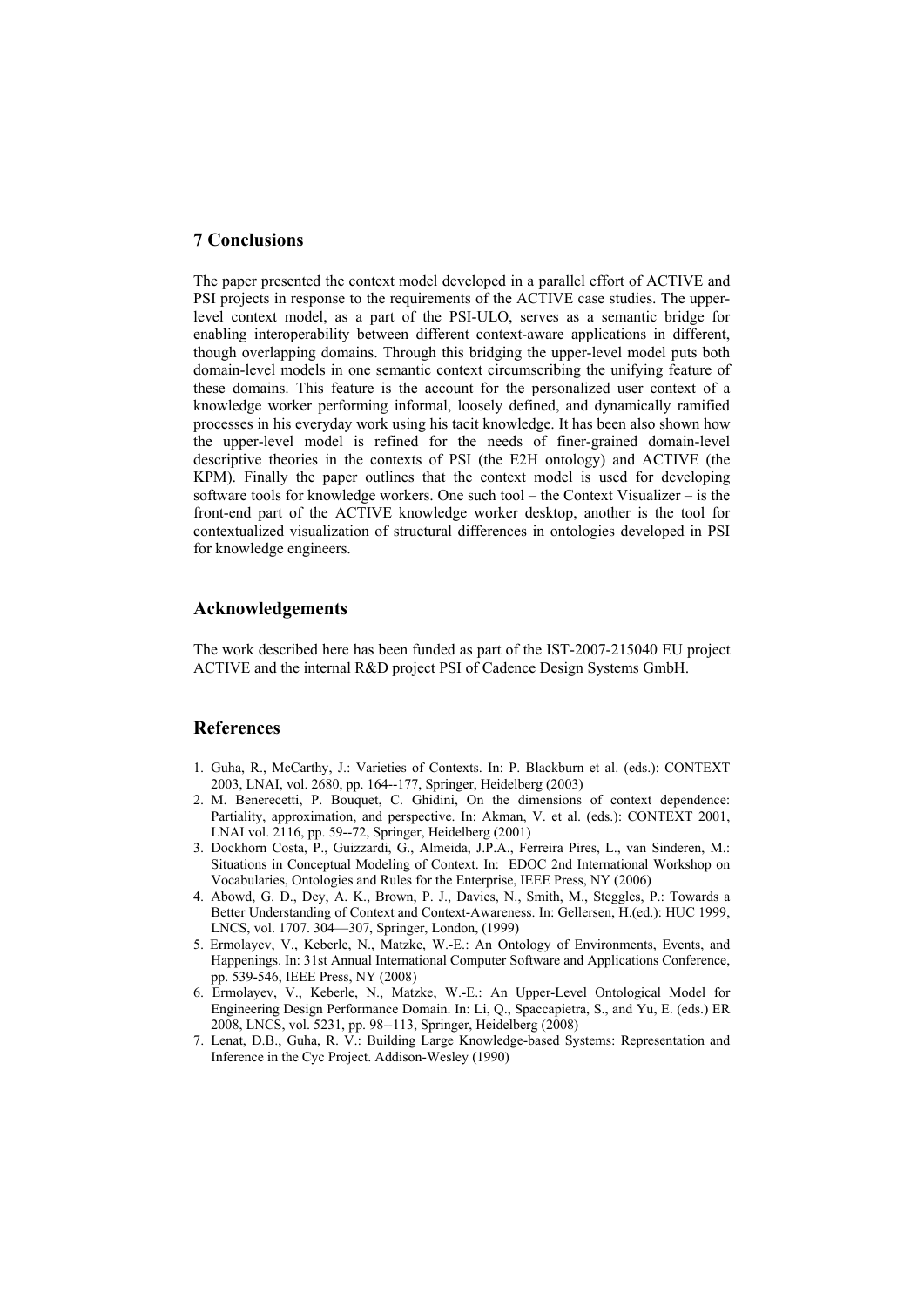- 8. Bettinia, C., Brdiczkab, O., Henricksenc, K., Indulskad, J., Nicklase, D., Ranganathanf, A., Riboni, D.: A survey of Context Modelling and Reasoning Techniques. Pervasive and Mobile Computing, 6(2), 161--180 (2010)
- 9. Baldauf, M., Dustdar, S., Rosenberg, F.: A survey on Context-Aware Systems. Int. J. Ad Hoc Ubiquitous Comput. 2(4), 263—277 (2007)
- 10. Bradley, N.A., Dunlop, M.D.: Toward a Multidisciplinary Model of Context to Support Context-Aware Computing. Human–Computer Interaction, 20, 403--446 (2005)
- 11. Guarino, N., Welty, C.A.: Ontological Analysis of Taxonomic Relationships. In: Laender, A., and Storey, V. (eds.) ER 2000, LNCS, vol. 1920, pp. 210--224, Springer, Heidelberg (2000)
- 12. Ermolayev, V., Dengler, F., Jentzsch, E., Matzke, W.-E.: Articulation and Sharing of Distributed Design Project and Process Knowledge. In: IDC 2010, Springer, (2010)
- 13. Gomez-Perez, J. M., Grobelnik, M., Ruiz, C., Tilly, M., and Warren, P.: Using Task Context to Achieve Effective Information Delivery. In: 1st Workshop on Context, information and ontologies, pp. 1--6, ACM Press, New York (2009)
- 14. Masolo, C., Borgo, S., Gangemi, A., Guarino, N., Oltramari, A.: Ontology Library (final), WonderWeb Deliverable D18 (2003)
- 15. Niles, I., Pease, A.: Towards a Standard Upper Ontology. In: Int. Conf. on Formal Ontologies in Inf. Systems, pp. 2--9. ACM Press, New York (2001)
- 16. Bazire, M., Brézillon, P.: Understanding Context Before Using It. In: Dey, A. et al. (eds.) CONTEXT 2005, LNCS, vol. 3554, pp. 29--40, Springer, Heidelberg (2005)
- 17. Schwarz, S.: A Context Model for Personal Knowledge Management Applications. In: MRC 2005, LNCS, vol. 3946, pp. 18--33, Springer, Heidelberg (2005)
- 18. Lindstaedt, S., Mayer, H.: A Storyboard of the APOSDLE Vision. In: Nejdl, W., Tochtermann, K. (eds.) EC-TEL 2006, LNCS, vol. 4227, pp. 628-633, Springer, Heidelberg (2006)
- 19. APOSDLE Scope and Boundaries, APOSDLE Project Deliverable D6.1, 2006
- 20. Sauermann, L., [van Elst,](http://www.dfki.uni-kl.de/%7Eelst/) L., [Dengel,](http://www3.dfki.uni-kl.de/agd/dengel/content/index_ger.html) A.: PIMO a Framework for Representing Personal Information Models. In: I-Semantics' 07 (2007)
- 21. Mladenic, D., Getoor, L., Ferlež,, J., Grobelnik, M.: Context definition and representation within enterprise environments. Deliverable of EU-FP7 project ACTIVE. D2.3.1 (2009)
- 22. Bouquet, P., Giunchiglia, F., van Harmelen, F., Serafini, L., Stuckenschmidt, H.: C-OWL: Contextualizing Ontologies. In: Fensel, D., Sycara, K.P., Mylopoulos, J. (eds.) ISWC 2003, LNCS, vol. 2870, pp. 164--179 (2003)
- 23. Warren, P., et al.: Improving Knowledge Worker Productivity -- the ACTIVE Integrated Approach, BT Technology Journal, 26, pp 165--176 (2009)
- 24. Koestler, A.: Beyond Atomism and Holism -- the concept of the holon. In: Koestler, A., Smithies, J.R. (eds.) Beyond Reductionism: New Perspectives in Life Sciences, pp. 192— 216, Hutchinson, London (1969)
- 25. Lenat, D.: The Dimensions of Context-Space. Cycorp (1998)
- 26. Fellbaum, C. (ed.): [WordNet: an Electronic Lexical Database](http://acl.ldc.upenn.edu/J/J99/J99-2008.pdf). The MIT Press (1998)
- 27. Spear, A. D.: Ontology for the Twenty First Century: An Introduction with Recommendations. IFOMIS, Saarbrücken, Germany (2006)
- 28. Ermolayev, V., Copylov, A., Keberle, N., Jentzsch, E., Matzke, W.-E.. Using Contexts in Ontology Structural Change Analysis. In: Ermolayev, V., Gomez-Perez, J.-M., Haase, P., Warren, P, (eds.) CIAO 2010, CEUR-WS (2010)
- 29. Warren, P., Gomez-Perez, J.-M., Ruiz, C., Davies, J., Thurlow, I., Dolinsek, I.:. Context as a tool for organizing and sharing knowledge. In: Ermolayev, V., Gomez-Perez, J.-M., Haase, P., Warren, P, (eds.) CIAO 2010, CEUR-WS (2010)
- 30. Tilly, M.: [Dynamic Models for Knowledge Processes Final Models and Evaluation](http://www.active-project.eu/fileadmin/public_documents/2010-02-28_ACTIVE_D1.2.2_Deliverable.pdf). ACTIVE Deliverable D1.2.2 (2010)